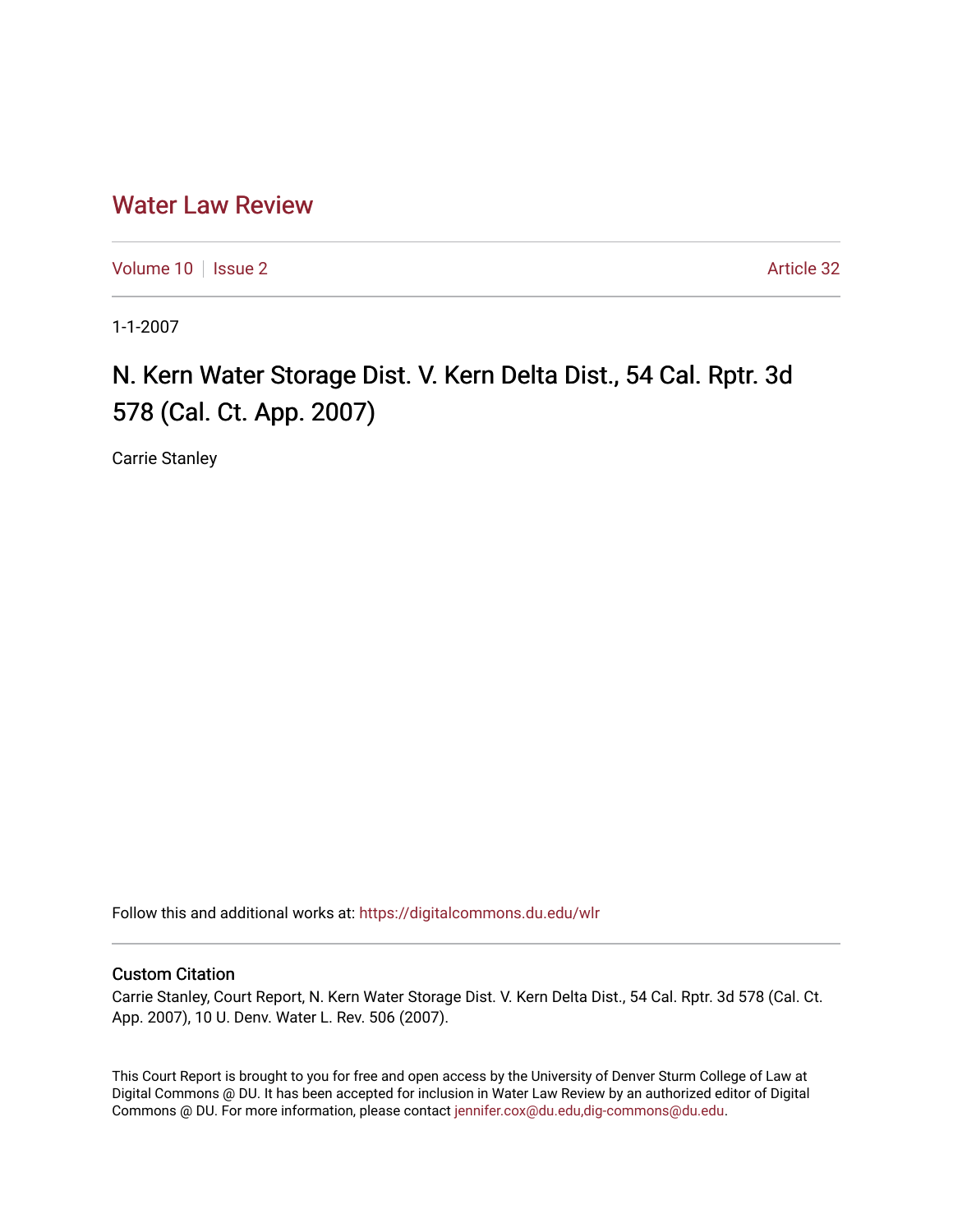Finally, Divers' argued that *industrial* storm water discharges were different than ordinary storm water discharges and permitting should require numeric WQBELs. The court again disagreed and held that the statute gave no indication that the use of BMPs was limited to municipalities and other non-industrial storm water discharge permittees.

The court affirmed the trial court's denial of Divers' petition for administrative mandate challenging the storm water discharge permit issued by the Board to the Navy.

### *Kathleen Ott*

**N.** Kern Water Storage Dist. v. Kern Delta Water Dist., 54 **Cal.** Rptr. **3d 578** (Cal Ct. **App. 2007)** (holding that California properly measured the forfeiture of appropriated water rights using the five-year period preceding a clash of water rights; that the court properly measured an appropriator's nonuse of water in monthly, rather than seasonal, increments; that the court is to consider all water, including released water, in determining an appropriator's nonuse of appropriative water rights; and that forfeiture of water does not necessarily create allocable excess to be used **-** rather when a river is oversubscribed, junior rights holders may use in full the forfeited water under their existing entitlements).

North Kern Water Storage District ("North Kern"), the owner of junior appropriative water rights, and Kern Delta Water District ("Delta"), the owner of senior appropriative rights, both appealed to the California Court of Appeals a decision of the Superior Court of Tulare County, California, which declared a forfeiture of certain previously appropriated water rights to a river. North Kern contended that the trial court erred in selecting an appropriate forfeiture period as well as a time frame against which to measure nonuse of water by junior water right holders; that the court should have considered all water available to each junior appropriator as its actual entitlement, not just appropriated water; and that the court should have awarded Delta's forfeited water to North Kern rather than making it available through the permit process. Delta contended that the court erred in measuring the forfeiture against its full appropriation even when there was insufficient water to meet the full appropriation.

First, North Kern contended that the trial court erred in selecting an appropriate forfeiture period. To determine a forfeiture period, California measures water use in the five consecutive years prior to the occurrence of a clash of rights. North Kern contended that the trial court should have used a five-year period beginning in 1971 and continuing through 1975 rather than beginning in 1972 and continuing through 1976. The Court of Appeals held that, while there was a clash between the parties in 1975, this clash was not a clash of rights because Delta had no rights at that time. Therefore, the court held the trial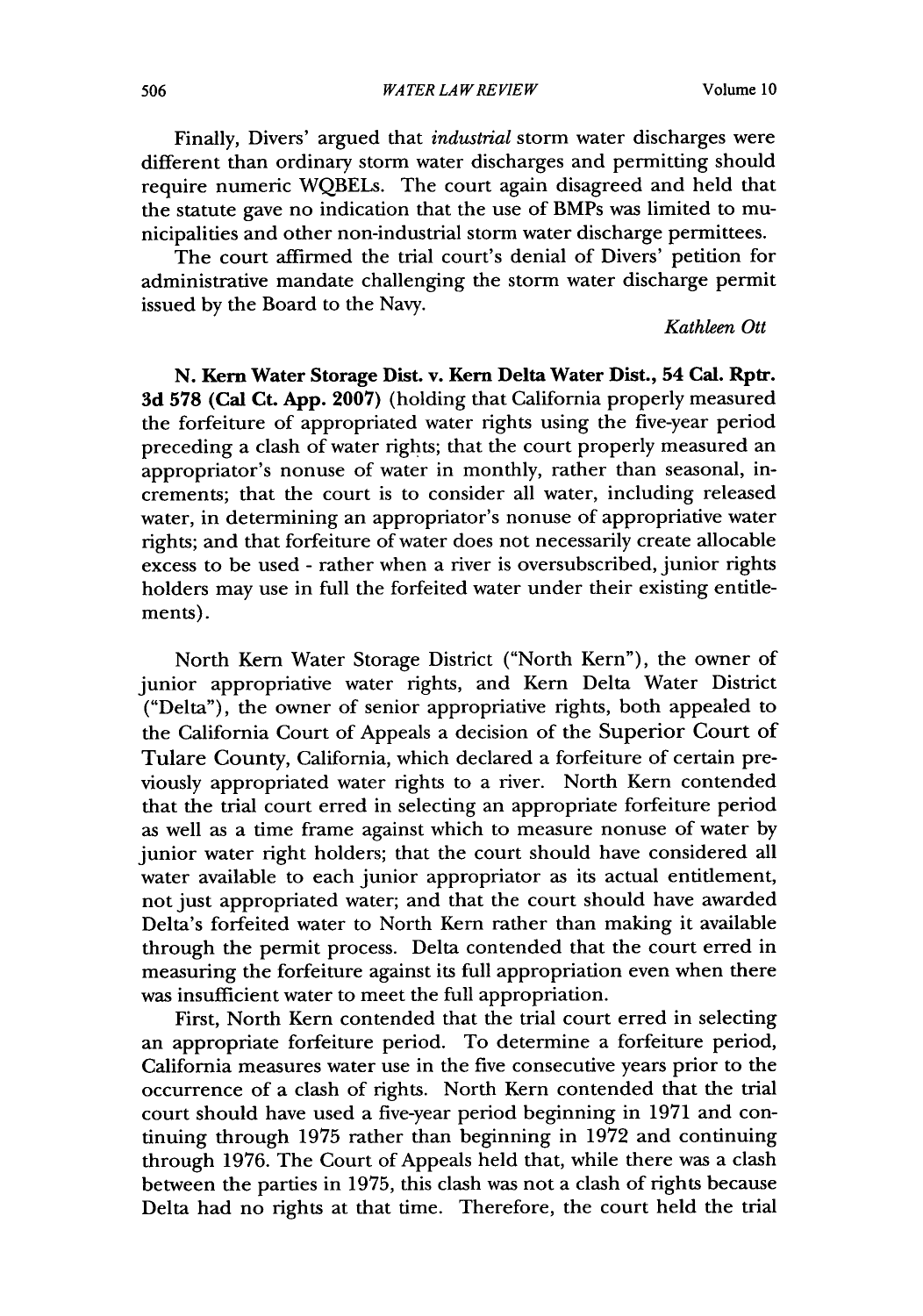court correctly included 1976 in the measurement, and correctly established the five-year period as 1972 through 1976.

Second, North Kern contended that the trial court erred in selecting the timeframe against which to measure nonuse of the water. North Kern contended that seasonal timeframe was the correct choice because the initial need for water, pattern of use of the water, and historical beneficial use of the water was for seasonal irrigation. The trial court, however, held that the relevant measurement was monthly, as measurement across an entire season would result in greater forfeiture than measurement across a shorter period of time. The court affirmed the trial court, and held that the law generally disfavors forfeiture, and the law should err in the direction of preserving the senior appropriator's water entitlement. The court further affirmed the trial court's holding that daily measurements would be the most accurate; however, accurate daily records did not exist for the foreifiture period.

Next, the court addressed the issue of junior appropriator's rights. North Kern contended that the trial court should have considered all water available to each junior appropriator as its actual entitlement, including released water actually available to it. The court agreed with North Kern's position, and held that the trial court erred in its position. The court gave four reasons for its holding. First, junior rights do not depend upon predictability of availability of water, but instead the beneficial use was as supplemental water that was useful despite its unpredictability. Second, the uncertainty of the availability did not prevent junior appropriators from using all the water they beneficially could since they did not have to fill customer orders on the same day, thus the maximum amount of actual use during a measurement period establishes a base against which forfeiture is determined. Third, the court held that during the entire forfeiture period, significant quantities of release water were available, and Delta filled all orders from its junior rights customers whenever it had them. Finally, the court held that if released water was not the basis for measurement of actual entitlement, Delta could divert its junior appropriation rights to the extent released water was available, increasing use of junior rights over historical levels. The court held that this decision permitted a windfall for Delta's junior rights, and it failed to maximize quantity beneficially used during the forfeiture period.

North Kern's final contention was that the trial court erred in holding that the water forfeited by Delta reverted to the public and was available for appropriation through the permit process. This court agreed with North Kern and held that forfeiture of an appropriative right may or may not result in unappropriated water that the State Water Resource Control Board ("Board") could award to an applicant through the permit process. The Board had the right to determine whether forfeiture created allocable excess that would be available for permitting. In this situation, the river was so oversubscribed - existing